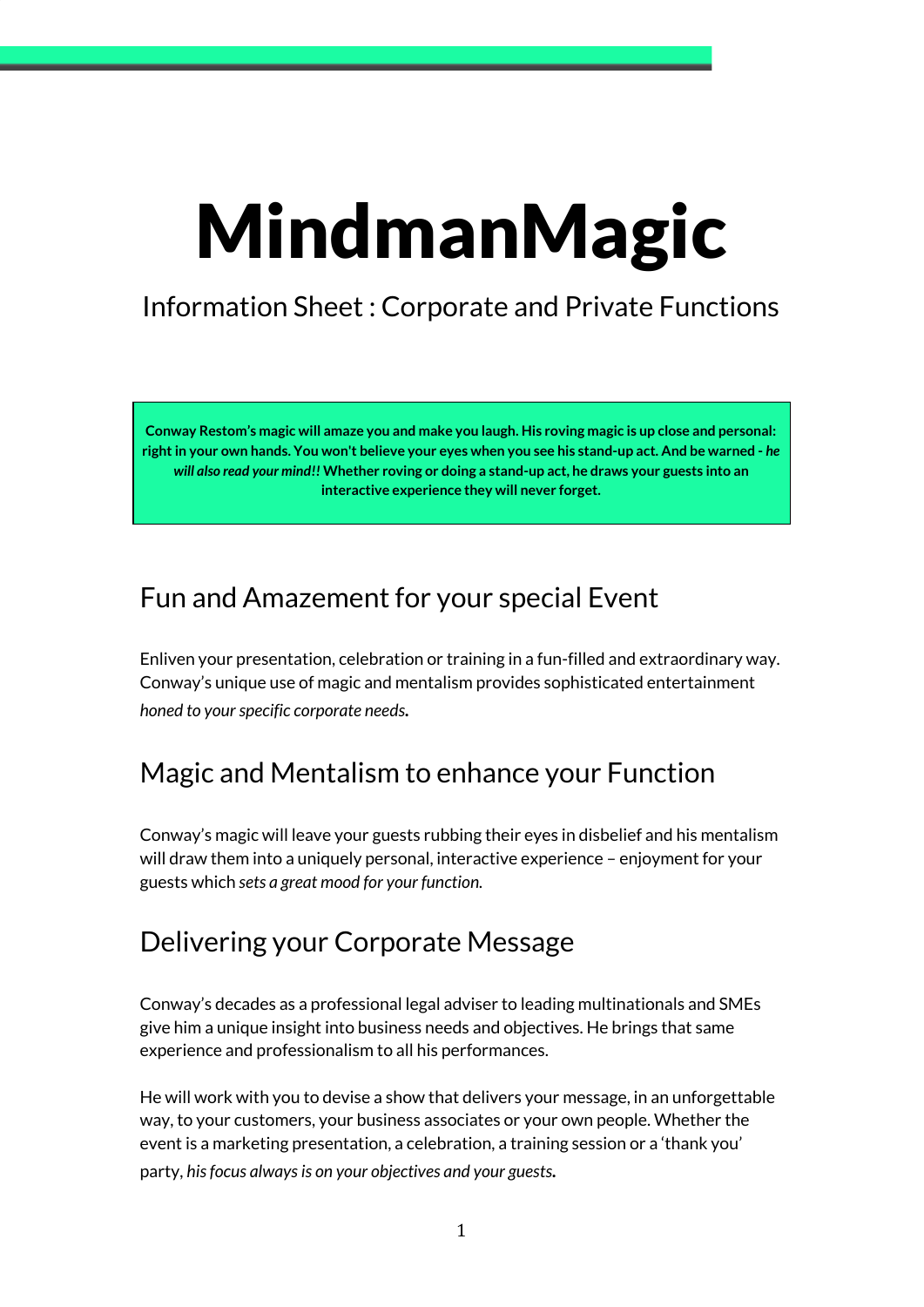# Helping you enhance your Event

Whether a night out for a small group, a cocktail function, a gala dinner, corporate golf day or a team or divisional training session, Conway will tailor his *performance to fit the venue and format and your needs*. He will

- mingle with your guests while they enjoy cocktails, performing magic in their own hands,
- rove from table to table offering miracles between courses,
- provide a professional cabaret stand-up act, or
- work with your presenters or trainers to burn your messages into the minds of attendees.

# A Cast as big as your Guest List

Conway's ability to engage with his audiences and actively involve them in his feats ensures that the mystery is unforgettable. Through his mentalism, everyone can experience the wonder in a personal way. Right where they are and without leaving their seats. Everything is fun-filled and non-confronting - and through their participation *your guests often can become the stars of the show!*

# What you don't get

Conway is *not* a stand-up comic and is never smutty. He relies instead on a sense of fun and sophisticated humour.

Conway is *not* a hypnotist and no-one is ever asked to do anything they feel uncomfortable about.

He will *never* offend or embarrass your guests. His goal always is to ensure that every person enjoys every minute and leaves feeling good.

# Pricing

Before you engage Conway you will be given a clear and fixed written quote. The cost will depend entirely on the type and duration of the performance you want and Conway always will respect your budgetary requirements in devising and costing your show.

The cost also depends on the type of performance you seek.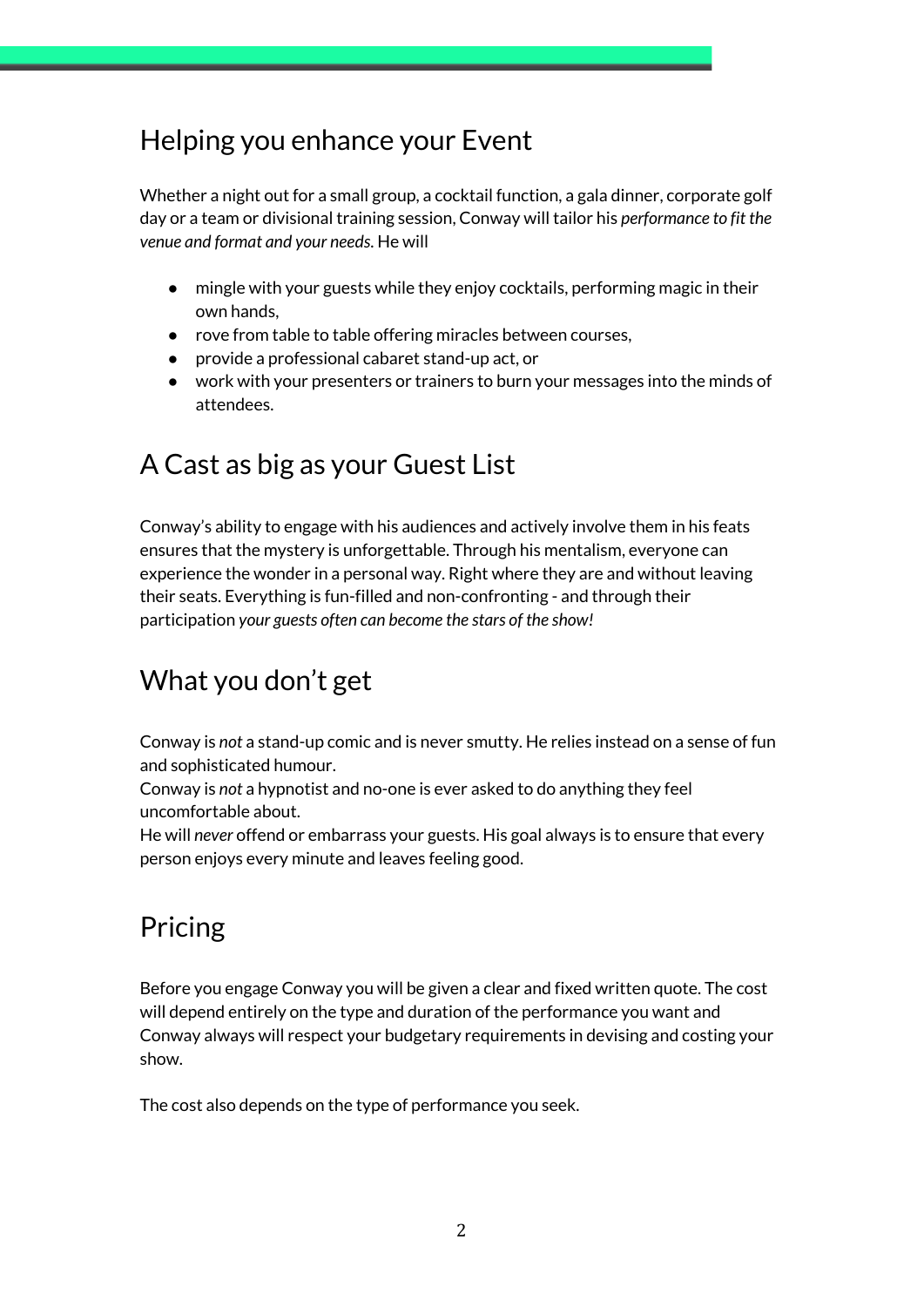## **Types of Performance**

'**Roving**' performances are those where Conway mingles with your guests in a cocktail or bar-type environment, engaging small groups at a time.

'**Table presentations**' are where your guests are seated at one or more tables for a meal and Conway moves from table to table to perform for each group between courses. '**Stand-up acts**' are where Conway performs a cabaret act, customised to your specific corporate or social needs, on a stage or standing in front of the whole audience. '**Training sessions**' are where Conway presents a segment of your training program to reinforce or communicate your specific marketing or educational messages, generally in a lecture theatre, training- or board-room environment.

**Roving** : costed on a per hour basis for the required performance time.

**Table Presentations**: costed on a per hour basis for the required performance and between-course waiting time.

**Stand-up Act**: costed on the customisation and special preparation required, usually for a 30 or 40 minute show.

**Training Session**: costed on the customisation and special preparation required, usually for a 30 or 40 minute presentation.

There will be no extra charge for travelling within metropolitan Sydney

#### **Some Host and Audience Responses**

#### **Corporate/training presentations**

*"My favourite thing about Conway as a presenter isthat he getsthe whole audience to participate. Normally in those kinds of things you have people who stick back and don't do anything. But really, he had everyone participating. I thought it was great."*

*"Conway isjust a fantastic orator. He holds you attention and he hasthe most amazing skills."*

*"Thank you for your engaging cabaret performance at our recent Annual Retreat. The focus on reinforcing aspects of oursoftskillstraining topic in a subtle and entertaining manner was a refreshing point of differentiation throughout the show. The team also thoroughly enjoyed your humour and engaging magic."*